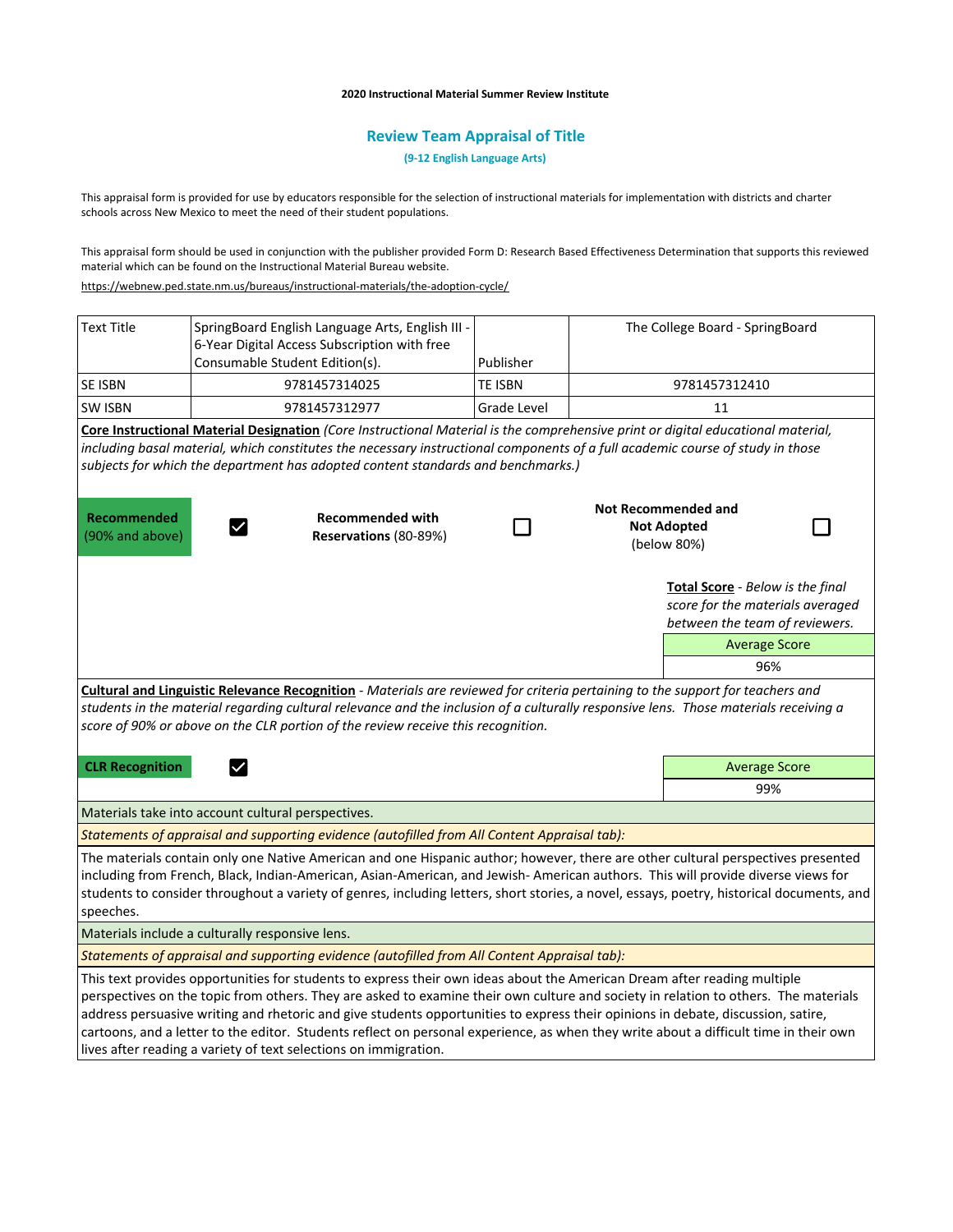**Standards Review** *- Materials are reviewed for alignment with the state adopted content standards, benchmarks and performance standards.*

Average Score

95%

Materials align with grade level standards overall.

*Statements of appraisal and supporting evidence:* 

The materials provide both teachers and students with direct and targeted standards that are aligned through learning resources. The materials are highly rigorous and correspond with the upper band of grade 11/12 text complexity. There is a focus on an alignment with AP and SAT preparation for the college bound student. Standards are referenced in each prompt, assessment, and task, as well as in the online teacher resources, which provides a full standards correlation.

Materials align to reading standards.

*Statements of appraisal and supporting evidence:* 

Reading selections are at the high end of the 11/12 complexity band, as measured by Lexile ratings provided for each selection. Most of the reading materials are labeled as "difficult" or "high difficult" at the beginning of each reading section. Text Genres include poetry, a high number of informational texts, novel excerpts, seminal US documents, a play, short stories, many speeches and editorials, and a focused section on satire. Most activities use the Returning to Text and Working with the Text sections to practice their close reading and demonstrate comprehension. The close reading exercises also support formation of critical thinking skills and demonstrate mastery of reading standards.

Materials align to writing standards.

*Statements of appraisal and supporting evidence:* 

The materials align to writing standards and include the following writing tasks: argumentative, informative/explanatory, and narrative. Students have a vareity of resources to support their writing including graphic organizers that guide the writing process and online resources that include a student reader/writer notebook for independent reading. These resources support a deeper understanding of writing that supports student mastery of the writing standards. Researched writing skills are required in both short and more substantial projects. Research instruction also includes assessing sources for credibility as well as how to cite sources in an MLA or other standard format. Using textual evidence to cite and support student's claims and analysis is a key to all the writing assignments. Each embedded assessment included a scoring guide for students to refer to as they prepare and revise their work.

Materials align to speaking and listening standards.

*Statements of appraisal and supporting evidence:* 

The materials meet speaking and listening standards through many activities, such as peer-to-peer dialogue, literature circles, discussion groups, debates, Socratic seminars, and presentations. These activities require complex thinking and a high degree of interpersonal skills. The materials are also designed to support ELL students' needs for English support through pairing and small group interaction and collaboration. In each embedded assesement rubric, students are assessed on their mastery of language skills.

Materials align to language standards.

*Statements of appraisal and supporting evidence:* 

The materials use Language Checkpoints in the text and Language Workshops online to address the language standards. Students work on grammar and usage topics related to the reading selections. Some of the Language Checkpoint topics include placing modifiers, recognizing frequently confused words, writing logical comparisons, punctuating complete sentences, dashes, and sentence types. Each Embedded Assessment rubric includes a language category which helps teachers assess students' mastery of language standards.

Materials align to New Mexico content standards for ELA.

*Statements of appraisal and supporting evidence:* 

The materials are very limited in Hispanic and Native American authors, containing only one literary selection of each. However, there are a wide variety of authors from around the world so that students may discover diverse perspectives in a wide range of genres, including letters, essays, speeches, novels, short stories, and poetry. Some of the cultures and ethnicities include Jewish American, Black, French, Dominican Republic, Native American, Asian American, and Indian American.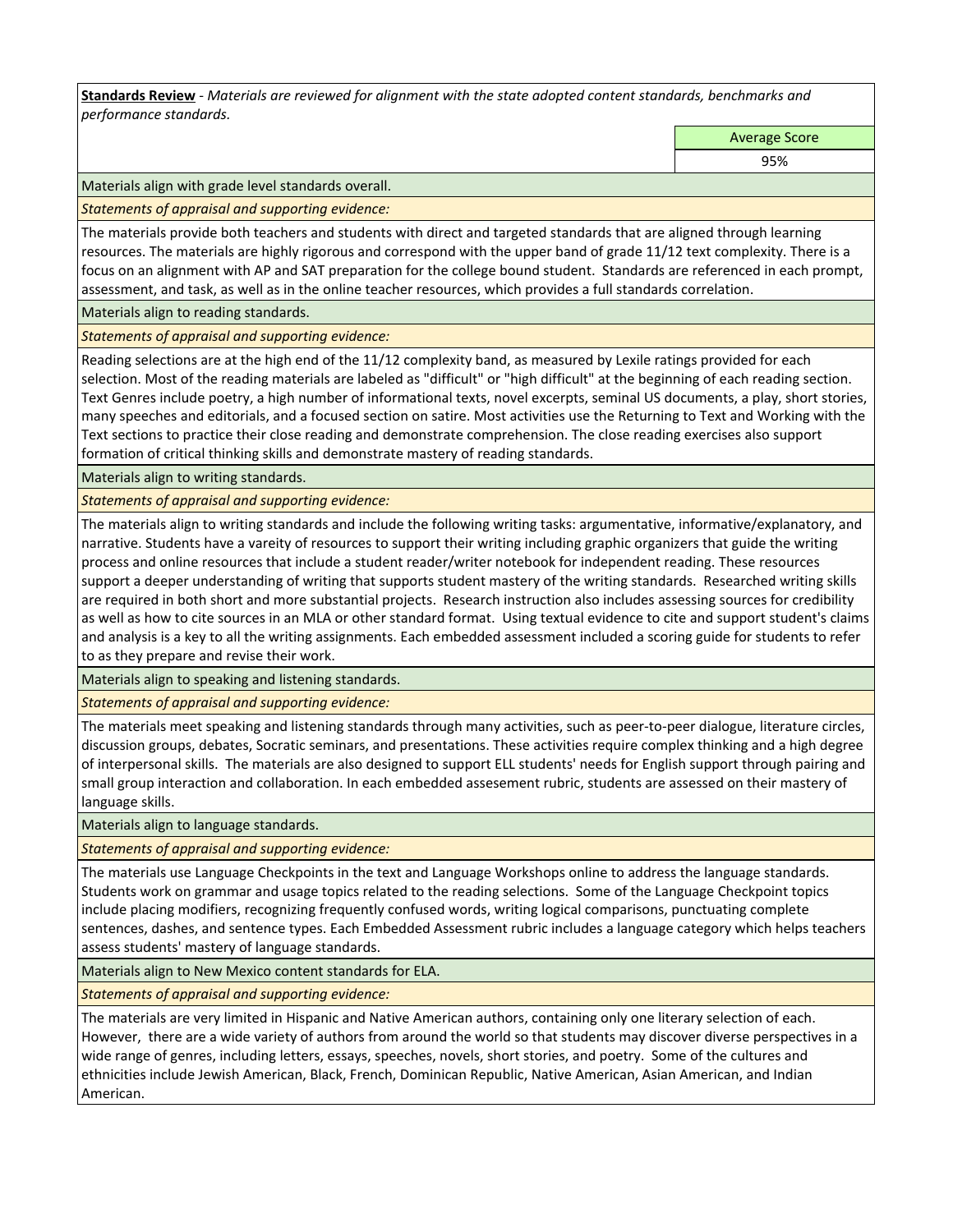**ELA Content Review** *- Materials are reviewed for relevant criteria pertaining to the support for teachers and students in the specific content area reviewed.*

Average Score

99%

Materials provide a selection and range of high-quality texts worthy of students' time and attention, exhibiting exceptional craft and thought and/or providing useful information.

*Statements of appraisal and supporting evidence:* 

The materials contain a range of materials at the high end of the complexity band for grades 11/12. They are complex and rigorous, with an emphasis on informational texts that provide relevant, real-world connections for high school students, including abolishing football, raising graduation requirements, and gambling in schools. Many selections focus on persuasive writing found in editorials and speeches, and students are presented with a range of perspectives on topical issues. The anchor texts, *The Crucible* and *Their Eyes Were Watching God,* constitute a majority of the activities for Units 2 and 4, although the materials do not include the anchor texts. There are some poetry and short story selections in each unit to complement the informational and anchor texts.

Questions in the materials are high-quality text-dependent and text-specific questions. The overwhelming majority of these questions are text-specific and draw student attention to the particulars in the text.

*Statements of appraisal and supporting evidence:* 

The majority of the questions found in Returning to the Text and Working from the Text are text-specific and require students to provide examples, analyze word use and meaning, and note literary and rhetorical devices. Students are asked to use textspecific information in writing assignments, debates, discussions, and collaborative, multi-media projects.

Materials provide scaffolding and supports to enable students' learning of English language arts.

*Statements of appraisal and supporting evidence:* 

The materials provide suggestions for scaffolding, most prominently for English Language learners. There are Leveled Differentiated Instruction boxes for many lessons, which provide suggestions for students at different levels, from Beginning to Developing to Expanding to Bridging to Supporting to Extending. There are also sugggestions for alternate pathways (found online) through each Unit, substituting Foundational Skills Workshops and Language Workshops as needed. Teachers are also provided with direction to support students in demonstrating their understanding of the reading in the Scaffolding the Text Dependent Questions sections. Each Activity begins with learning strategies (explained in more detail in the endmatter) which provide support for and customization of instruction for special education students.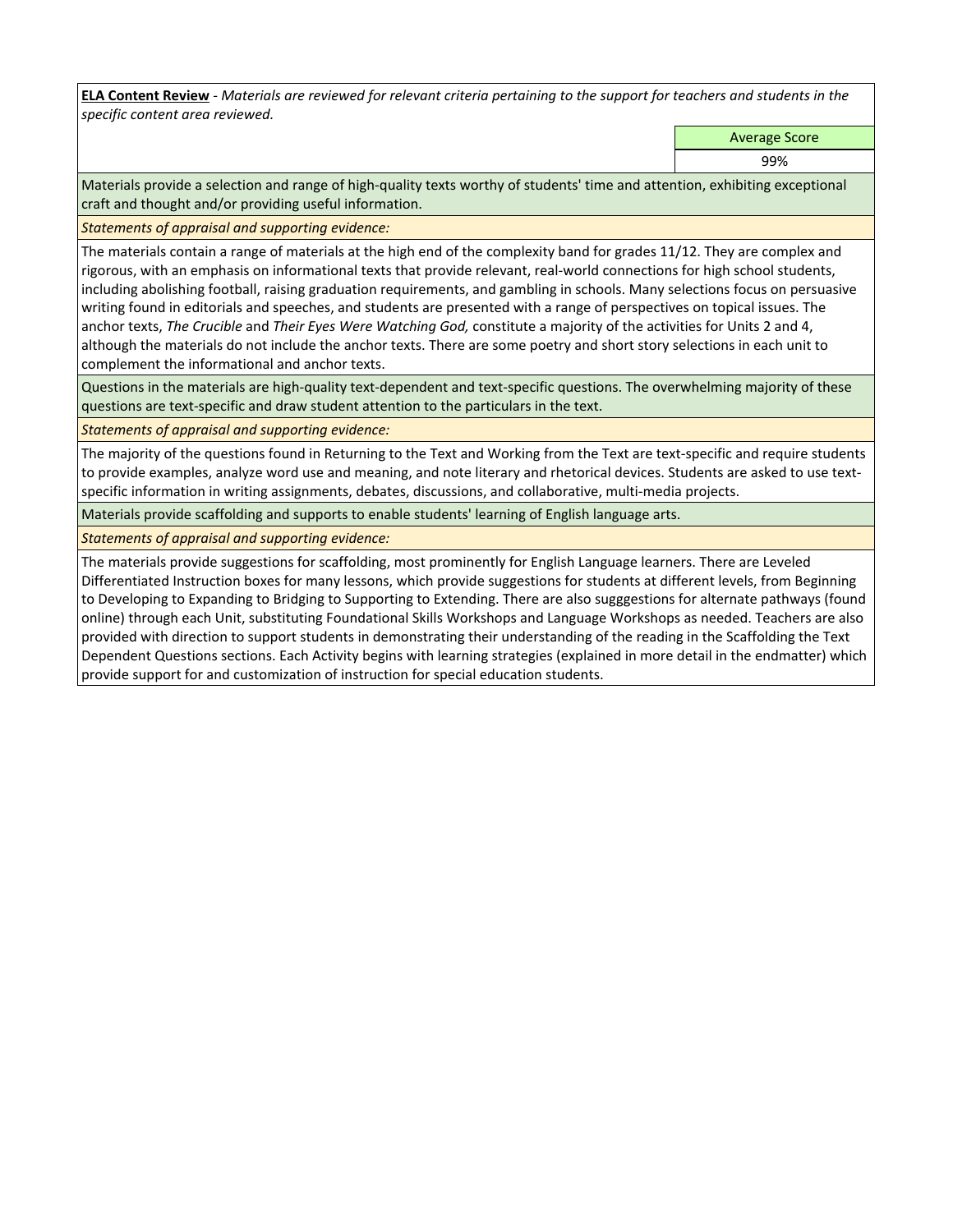**All Content Review** *- Materials are reviewed for relevant criteria pertaining to the support for teachers and students in the material regarding the progression of the standards, lesson structure, pacing, assessment, individual learners and cultural relevance.*

Average Score

98%

Materials are coherent and consistent with the high school standards that all students should study in order to be college and career ready.

*Statements of appraisal and supporting evidence:*

The curriculum is rigorous, focusing on college bound students and aligned with SAT and AP curricula. College and Career Readiness Standards are included at the beginning of each Activity. The informational texts include relevant, real-world issues that will engage students, whether they are career or college bound. Speaking and Listening Activities--like debate, collaborative presentations, and discussion--help foster interpersonal skills. Research skills, combined with instruction on bias, guide students to become informed readers and critical thinkers.

Materials are well designed and take into account effective lesson structure and pacing.

*Statements of appraisal and supporting evidence:*

The Planning the Unit sections provide a detailed pacing guide for teachers. The materials are color-coded for specific sections and skills throughout the text. The teacher wrap is consistently designed and provides a step by step, numbered plan, especially helpful for the beginning teacher. Lessons and tasks build on each other and culminate in two embedded assessments in each Unit.

Materials support teacher planning, learning, and understanding of the standards.

*Statements of appraisal and supporting evidence:*

The Planning the Unit sections provide an overview of different pathways teachers can choose for targeting specific needs of their students, complete with a pacing guide for each Activity. Independent reading suggestions are provided for teacher information. College and Career Readiness Standards are included in the introduction to each Activity, and a comprehensive Standards Correlation is provided in the online SpringBoard Digital materials. The language of the standards is used in the Learning Targets provided for each Activity.

Materials offer teachers resources and tools to collect ongoing data about student progress on the standards.

*Statements of appraisal and supporting evidence:*

The Scoring Guide for each Embedded Assessment provides a way for teachers to collect data about student progress on writing and speaking/listening standards. There are quizzes, assessments, and Language, Close Reading, and Writing Workshops online for further data collection. In the teacher wrap, teachers are given specific direction in assessing understanding for each lesson and then adapting instruction if necessary.

Materials support effective use of technology to enhance student learning. Digital materials are accessible and available in multiple platforms.

*Statements of appraisal and supporting evidence:*

The materials include the SpringBoard digital platform, which is web-based, so is easily accessible. Digital offerings include use of tools like ZINC Reading Labs and Turnitin Revision Assistant. The text materials sometimes ask students to use technology when publishing or presenting their learning, as with letters to the editor, multi-media presentations, or video recordings.

Materials can be easily customized for individual learners.

*Statements of appraisal and supporting evidence:* 

Materials suggest alternative instructional pathways to provide language or foundational skills as needed in online workshops for students who demonstrate needs. Teachers are provided with Leveled Differentiated instructions for ELL students. Teachers can choose from two pathways to customize instruction and assessments for ELL students including a collaborative option. Teacher directions include an "Adapt" section for struggling students to provide additional supports. The text includes a menu of instructional strategies for students of different populations.

Materials give all students extensive opportunities and support to explore key concepts.

*Statements of appraisal and supporting evidence:*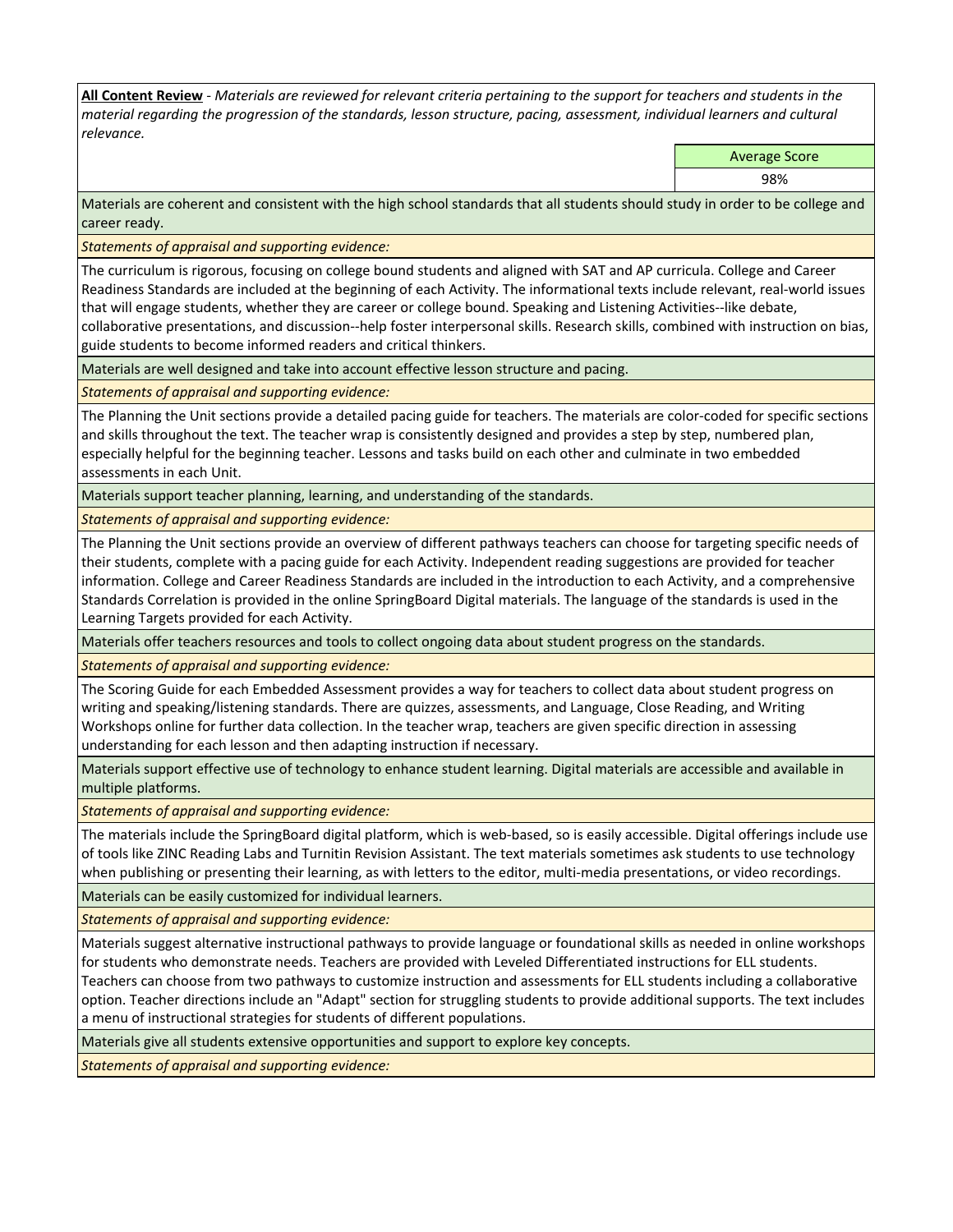Additional supports on key concepts are provided for struggling students online through the Language and Foundational Skills Workshops. Key literary genres and activities guide students to an understanding and comprehension of concepts. The endmatter includes an extensive Graphic Organizer section that can support students with close reading, writing support and organization, comparisons, and sequencing arguments. Pre-AP Instructional strategies such as SOAPStone, SMELL, TP-CASTT, and RAFT help students analyze reading selections and plan writing tasks.

Materials take into account cultural perspectives.

*Statements of appraisal and supporting evidence:*

The materials contain only one Native American and one Hispanic author; however, there are other cultural perspectives presented including from French, Black, Indian-American, Asian-American, and Jewish- American authors. This will provide diverse views for students to consider throughout a variety of genres, including letters, short stories, a novel, essays, poetry, historical documents, and speeches.

Materials include a culturally responsive lens.

*Statements of appraisal and supporting evidence:*

This text provides opportunities for students to express their own ideas about the American Dream after reading multiple perspectives on the topic from others. They are asked to examine their own culture and society in relation to others. The materials address persuasive writing and rhetoric and give students opportunities to express their opinions in debate, discussion, satire, cartoons, and a letter to the editor. Students reflect on personal experience, as when they write about a difficult time in their own lives after reading a variety of text selections on immigration.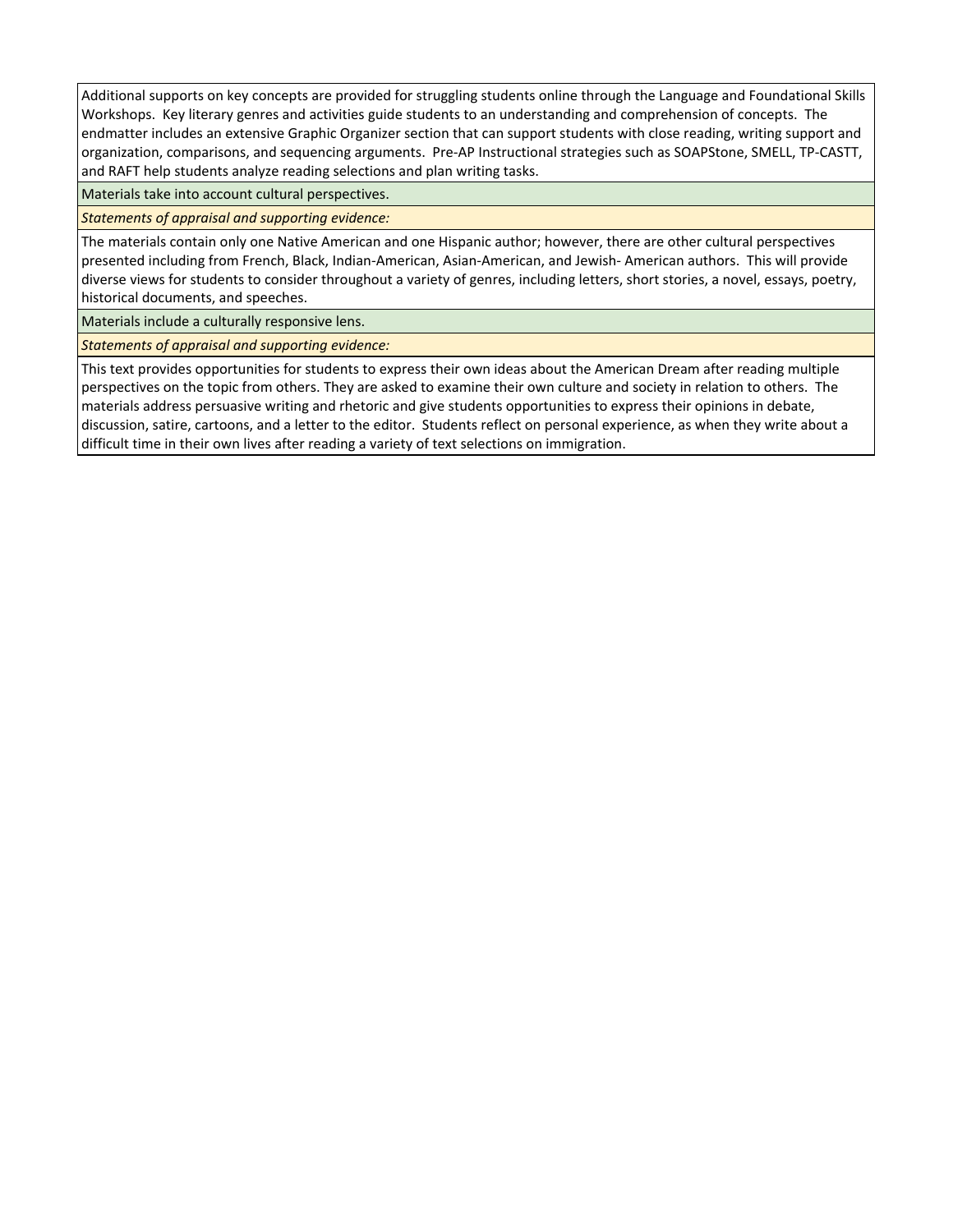**Reviewers' Professional Summation** *- These materials are reviewed by Level II and Level III educators from across New Mexico. The reviewers have brought their knowledge, experience and expertise into the review of these materials. They offer here their individual summary of the material as a whole.*

Reviewer #: 13

*Background and experience:*

Reviewer is a Level lll teacher with a masters degree in Curriculum and Instruction with 20 years experience teaching English and History in grades 7-12.

*Professional summary of material:*

This curriculum is designed to provide students with an in-depth study in American Literature. The text is aligned to the common core standards with heavy focus on rigorous reading and writing practice. Materials for the curriculum are split into four units of study that are anchored in classic American texts and focused around a central idea or theme of study that is aligned to American ideals/idealism. The scope of each lesson/activity begins with an introduction to the unit, followed by a series of texts that students read/annotate and evaluate. Each lesson provides students with a study in reading, language/usage, vocabulary, writing, and wraps up with an embedded assessment. It's important to note that all of the activities or lessons connected to each text are designed to prepare students for the end of unit assessment. Students are provided with important annotations in the text to help clarify difficult sections in the reading, are given an opportunity for enriching their learning through the "Knowledge Quest" activities, and are supported in the independent reading process through questions/activities that connect their independent reading to the readings in each unit. The online resources for students offer additional supports for enhancing/enriching learning. Students who struggle in the content area due to language barriers or learning challenges are offered scaffolds to better support their learning. The printed text for students is a consumable book to aid in easy assignment completion for classroom learning. A complete digital copy of the text is offered to every student to provide easier access for those students who prefer digital learning. Teachers are richly supported in the instructional planning through this curriculum. Each unit of study provides a scope and sequence for lesson planning that is fully aligned and correlated to the content standards. The digital resources offered to teachers only serve to enrich the printed materials given with this curriculum. Teachers are provided with a "wrap" around each page in the text that offers guidance, annotations, differentiation strategies, enrichment focuses, suggestions for creating greater student engagement, and correlation to the standards and SAT/AP guidelines for instruction. Iconic American anchor texts like "A Raisin in the Sun," "The Crucible," and "Their Eyes Were Watching God" provide a rich and challenging literary study that is fully supported through nonfiction/informational analysis in texts like "The Preamble and Declaration of Independence," Barack Obama's Keynote address to the DNC, "The Gettysburg Address" by Abraham Lincoln, and a detailed study into the historic era of the Harlem Renaissance through a wide variety of readings. The curriculm spans the full breadth of genres including fiction, nonfiction, drama, poetry, and the research process for students to engage in as emerging literate citizens. The curriculum is rigorous and complex, meeting the expectations of an AP curriculum, but it does offer a multitude of supports for differentiation for teachers and students alike in the learning process through a "split" pathway for instructional design; one for generao education students, and one for students with special needs. Overall, this curriculum offers a rich and complex set of student learning activities and instructional guidance and resources for teachers for an American Literature course.

Reviewer #: 14

*Background and experience:*

Reviewer is a Level III Masters Degree teacher with a National Board Certification and 20 years of experience in both Middle and High School English Language Arts, History, and Special education.

*Professional summary of material:*